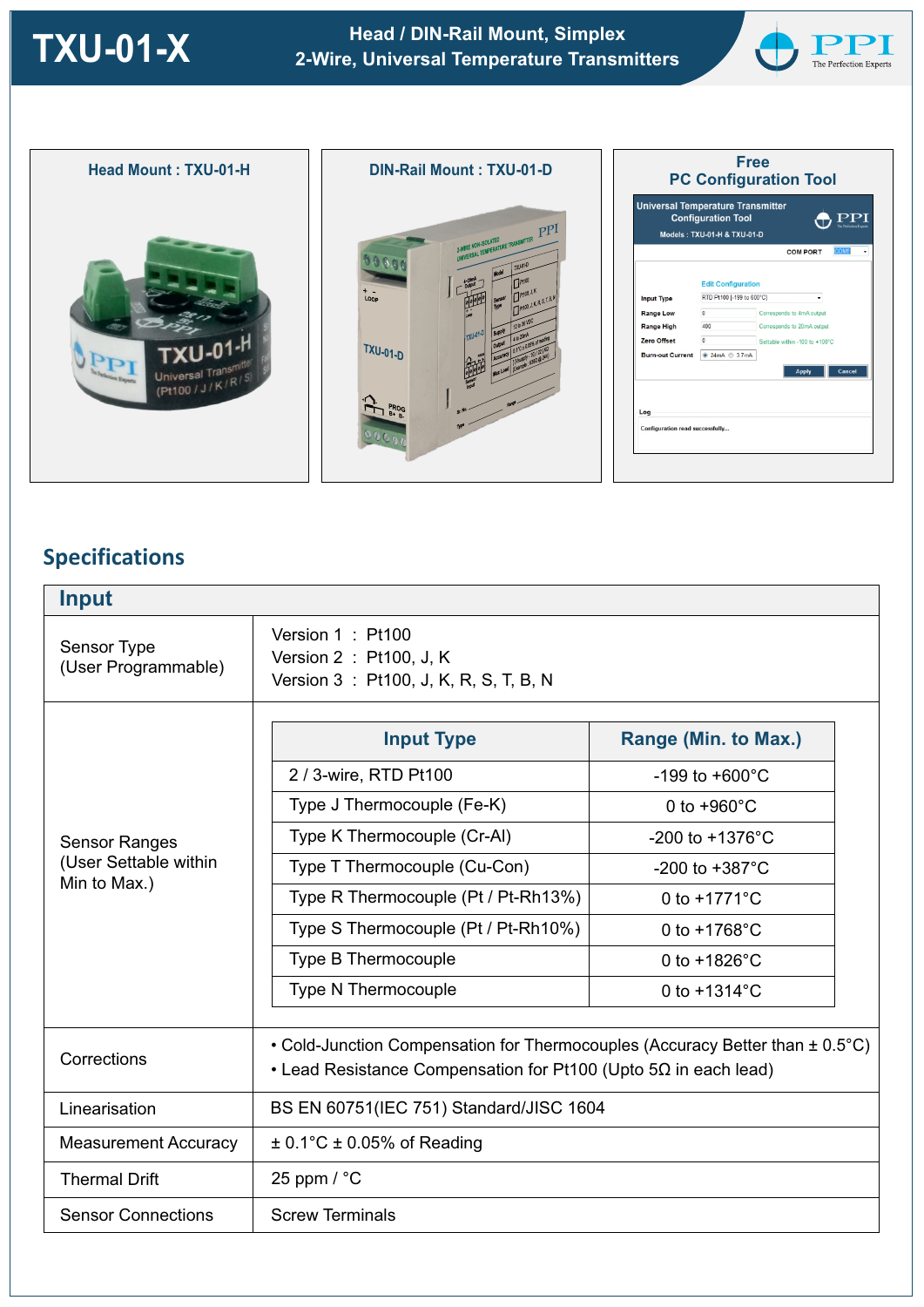| <b>Output</b>                        |                                                                                      |  |
|--------------------------------------|--------------------------------------------------------------------------------------|--|
| Output Type                          | 2-Wire, 4 to 20 mA Current Loop                                                      |  |
| <b>Output Range</b>                  | 4 to 20 mA                                                                           |  |
| <b>Output Connections</b>            | <b>Screw Terminals</b>                                                               |  |
| Sensor Open<br><b>Output Current</b> | <b>Selectable</b><br>High Burnout Condition: 24 mA<br>Low Burnout Condition : 3.7 mA |  |
| Accuracy                             | ± 6 uA                                                                               |  |
| <b>Supply Voltage Effect</b>         | $\pm$ 0.005% of FS per Volt                                                          |  |
| Maximum Output Load<br>(Approx.)     | [ (Vsupply - 10) / (0.021) ] Ohms<br>Examples: 650Ω @ 24 VDC / 100Ω @ 12 VDC         |  |
| <b>General</b>                       |                                                                                      |  |
| <b>Response Time</b>                 | 250 mS                                                                               |  |
| <b>Supply Voltage</b>                | 12 to 36 VDC (24 VDC Nominal)                                                        |  |
| Isolation                            | Non Isolated                                                                         |  |
| <b>Environmental (Ambient)</b>       |                                                                                      |  |
| <b>Operating Range</b>               | -40 to $85^{\circ}$ C (-40 to 185 $^{\circ}$ F)                                      |  |
| Storage Temperature                  | -50 to 90 $^{\circ}$ C (-58 to 194 $^{\circ}$ F)                                     |  |
| <b>Humidity Range</b>                | 10 to 90% RH non-condensing                                                          |  |

## **Electrical Wiring For Head Mount Transmitter**





## **SENSOR WIRING DIAGRAM**

### **Thermocouple**

Connect Thermocouple Positive (+) to terminal 1 & Negative (-) to terminal 2.

## **RTD Pt100, 3-wire**

For 3-Wire configuration, connect single leaded end of RTD bulb to terminal 1 and the double leaded ends to terminal 2 and 3 (interchangeable).

For 2-Wire configuration, connect RTD bulb across terminals 1 & 2 (interchangeable).



## **LOOP WIRING DIAGRAM**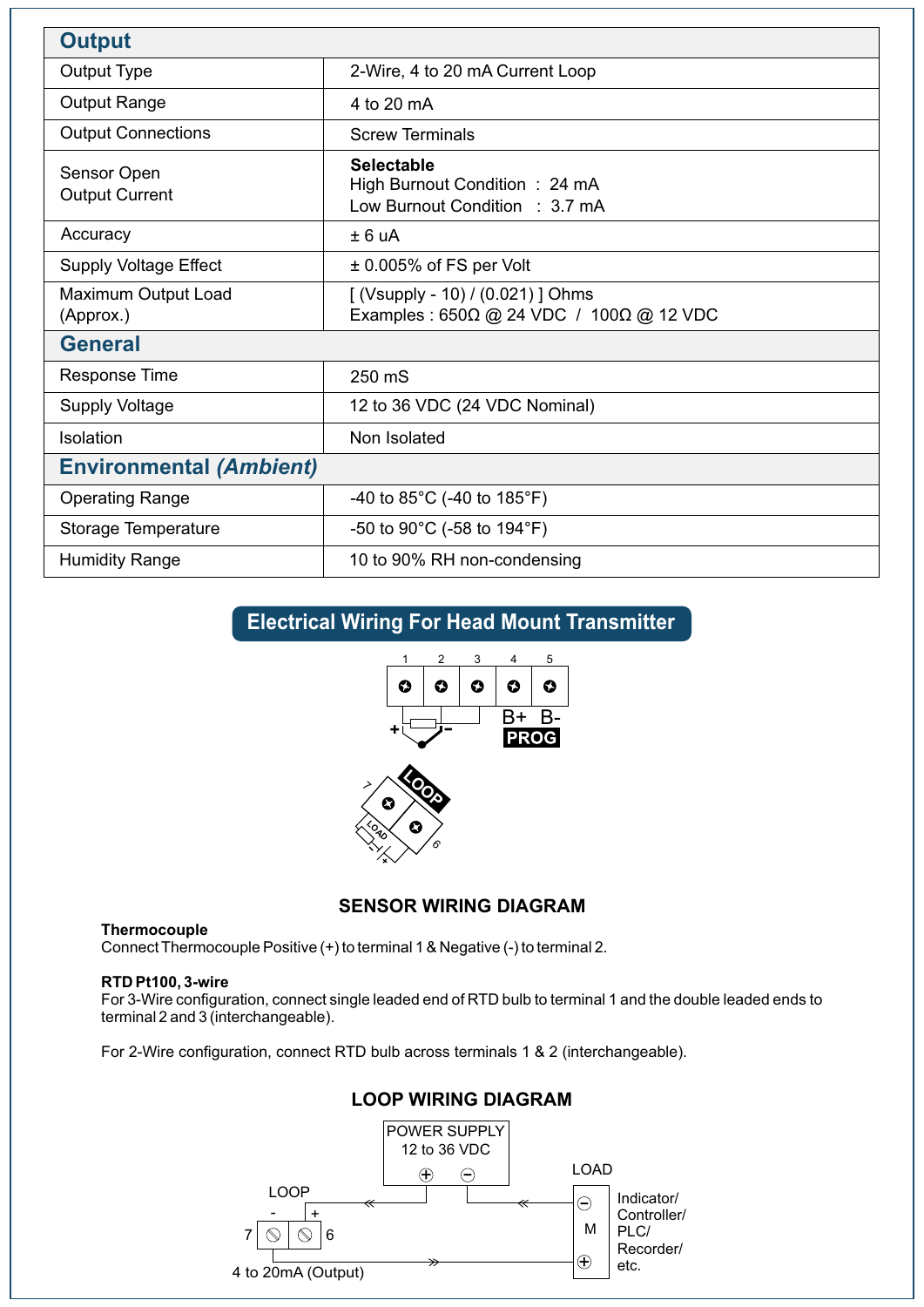# **Electrical Wiring For DIN-Rail Transmitter**



## **SENSOR WIRING DIAGRAM**



#### **Thermocouple**

Connect Thermocouple Positive to terminal marked (+) & Negative to terminal marked (-)as shown in Figure 1.

#### **RTD Pt100, 3-Wire / 2-Wire**

For 3-Wire configuration, connect single leaded end of RTD bulb to terminal 1 and the double leaded ends to terminal 2 and 3 (interchangeable) as shown in Figure 2.

For 2-Wire configuration, connect RTD bulb across terminals 1 & 2 (interchangeable).